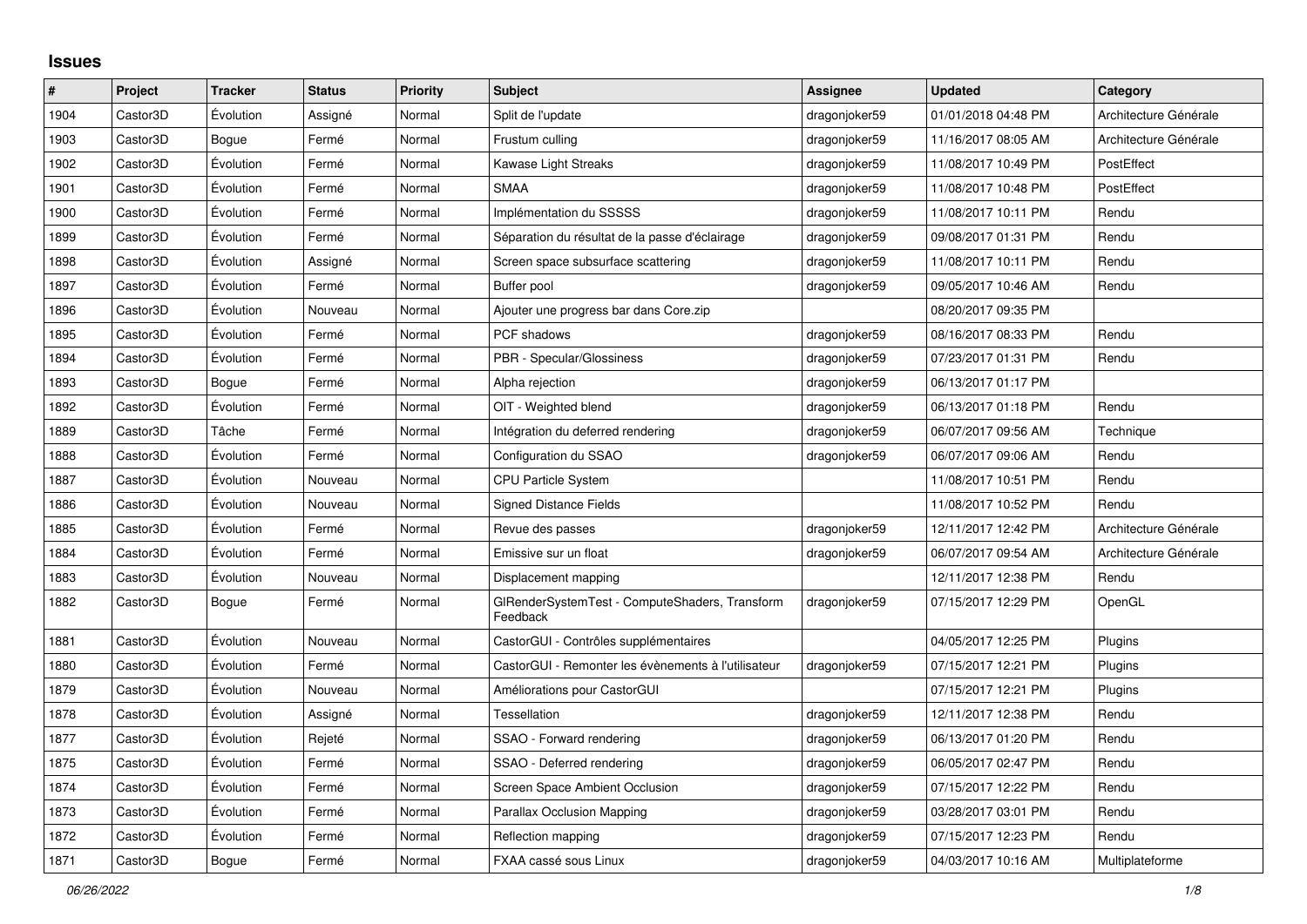| $\vert$ # | Project  | <b>Tracker</b> | <b>Status</b> | <b>Priority</b> | <b>Subject</b>                                  | <b>Assignee</b> | <b>Updated</b>      | Category              |
|-----------|----------|----------------|---------------|-----------------|-------------------------------------------------|-----------------|---------------------|-----------------------|
| 1870      | Castor3D | Bogue          | Fermé         | Normal          | CastorGUI                                       | dragonjoker59   | 03/20/2017 03:34 PM | <b>IHM</b>            |
| 1869      | Castor3D | Évolution      | Fermé         | Normal          | Deferred Rendering techniques                   | dragonjoker59   | 03/16/2017 01:21 PM | Technique             |
| 1868      | Castor3D | Bogue          | Fermé         | Normal          | Animations sous Linux                           | dragonjoker59   | 03/20/2017 01:19 AM | Multiplateforme       |
| 1867      | Castor3D | Bogue          | Fermé         | Normal          | Shadow Mapping - Corriger sous Linux            | dragonjoker59   | 03/17/2017 11:10 AM | Multiplateforme       |
| 1866      | Castor3D | Évolution      | Fermé         | Normal          | Configuration du Shadow mapping via la scène    | dragonjoker59   | 03/16/2017 01:19 PM | Rendu                 |
| 1865      | Castor3D | Évolution      | Fermé         | Normal          | Equirectoanglar Skybox                          | dragonjoker59   | 03/06/2017 03:15 PM | Rendu                 |
| 1864      | Castor3D | Bogue          | Fermé         | Normal          | Mettre les UBO dans les RenderPass              | dragonjoker59   | 12/21/2016 07:30 PM | Architecture Générale |
| 1863      | Castor3D | Bogue          | Fermé         | Normal          | Retirer le ShaderProgram de FrameVariableBuffer | dragonjoker59   | 12/21/2016 07:29 PM | Renderers             |
| 1862      | Castor3D | Bogue          | Fermé         | Normal          | Sipit des FrameVariable                         | dragonjoker59   | 12/13/2016 04:10 AM | Renderers             |
| 1861      | Castor3D | Bogue          | Fermé         | Normal          | <b>UBO</b>                                      | dragonjoker59   | 12/21/2016 07:30 PM | OpenGL                |
| 1860      | Castor3D | Tâche          | Fermé         | Normal          | void Bind                                       | dragonjoker59   | 12/12/2016 09:23 AM | Architecture Générale |
| 1859      | Castor3D | Bogue          | Rejeté        | Normal          | Message 0x20096 à réactiver dans GIDebug        |                 | 06/12/2018 03:41 PM | OpenGL                |
| 1857      | Castor3D | Tâche          | Fermé         | Normal          | <b>Bindings explicites</b>                      |                 | 06/12/2018 03:38 PM | Architecture Générale |
| 1856      | Castor3D | Évolution      | Fermé         | Normal          | Shadow Mapping - Multiples point lights         | dragonjoker59   | 03/08/2017 10:56 AM | Rendu                 |
| 1855      | Castor3D | Évolution      | Fermé         | Normal          | Ombres - Objets ne recevant pas d'ombre         | dragonjoker59   | 12/07/2016 01:50 PM |                       |
| 1854      | Castor3D | Évolution      | Fermé         | Normal          | Shadow Mapping - Multiples spot lights          | dragonjoker59   | 03/08/2017 10:55 AM | Rendu                 |
| 1853      | Castor3D | Évolution      | Rejeté        | Normal          | Multithreader la mise à jour des RenderQueue    | dragonjoker59   | 12/04/2016 02:25 PM | Architecture Générale |
| 1852      | Castor3D | Évolution      | Fermé         | Normal          | Implémentation de ThreadPool                    | dragonjoker59   | 12/03/2016 01:37 PM | Architecture Générale |
| 1851      | Castor3D | Tâche          | Fermé         | Normal          | Créer PbrPass et implémenter le PBR             | dragonjoker59   | 07/15/2017 12:26 PM | Architecture Générale |
| 1850      | Castor3D | Tâche          | Fermé         | Normal          | Split Pass en deux                              | dragonjoker59   | 12/03/2016 01:37 PM | Architecture Générale |
| 1849      | Castor3D | Évolution      | Fermé         | Normal          | <b>Physical Based Rendering</b>                 |                 | 08/16/2017 08:33 PM | Architecture Générale |
| 1848      | Castor3D | Évolution      | Fermé         | Normal          | Atomic counter buffers                          | dragonjoker59   | 12/01/2016 12:35 AM | Architecture Générale |
| 1847      | Castor3D | Évolution      | Fermé         | Normal          | Shader storage buffers                          | dragonjoker59   | 11/29/2016 05:29 PM | Architecture Générale |
| 1846      | Castor3D | Tâche          | Fermé         | Normal          | Particle system CPU                             | dragonjoker59   | 11/22/2016 11:58 AM | Architecture Générale |
| 1845      | Castor3D | Tâche          | Fermé         | Normal          | Particle system CS                              | dragonjoker59   | 12/04/2016 08:51 PM | Architecture Générale |
| 1843      | Castor3D | Tâche          | Fermé         | Normal          | Particle system configurable                    | dragonjoker59   | 12/04/2016 08:52 PM | Architecture Générale |
| 1842      | Castor3D | Tâche          | Fermé         | Normal          | Billboards sans geometry shader                 | dragonjoker59   | 12/04/2016 08:51 PM | Architecture Générale |
| 1841      | Castor3D | Tâche          | Fermé         | Normal          | Sources lumineuses                              | dragonjoker59   | 11/20/2016 12:00 AM | Architecture Générale |
| 1840      | Castor3D | Évolution      | Fermé         | Normal          | RenderTechnique par RenderTarget                | dragonjoker59   | 10/27/2016 11:01 AM | Architecture Générale |
| 1839      | Castor3D | Évolution      | Nouveau       | Normal          | Virtual file system                             |                 | 11/08/2017 10:51 PM | Architecture Générale |
| 1838      | Castor3D | Évolution      | Fermé         | Normal          | Suppression de libzip                           | dragonjoker59   | 10/25/2016 12:16 AM | Architecture Générale |
| 1837      | Castor3D | Évolution      | Rejeté        | Normal          | Noeuds de rendu                                 |                 | 06/12/2018 03:58 PM |                       |
| 1836      | Castor3D | Bogue          | Rejeté        | Haut            | FXAA cassé                                      | dragonjoker59   | 10/19/2016 10:31 AM | PostEffect            |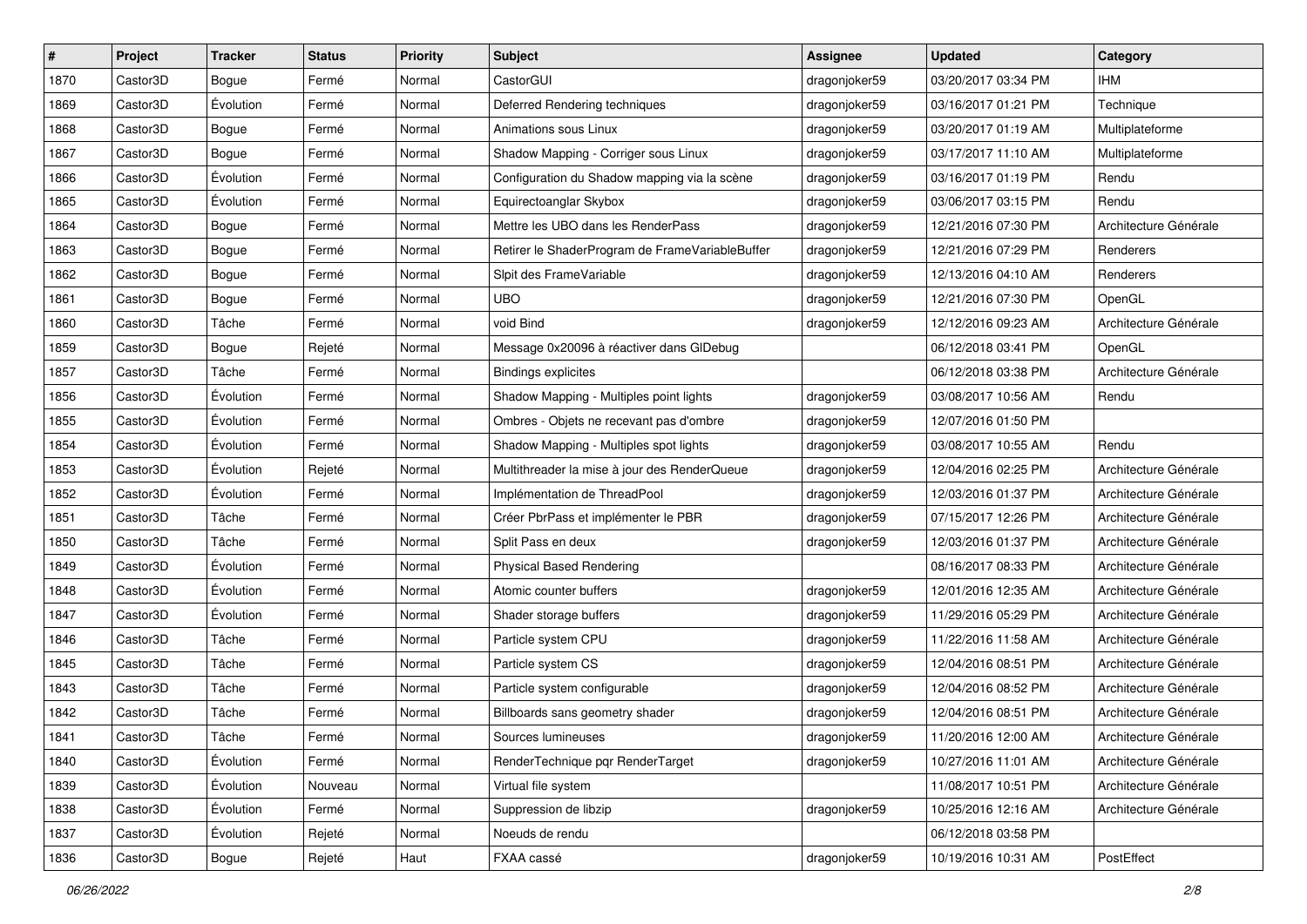| #    | Project  | <b>Tracker</b> | <b>Status</b> | <b>Priority</b> | Subject                                    | <b>Assignee</b> | <b>Updated</b>      | Category              |
|------|----------|----------------|---------------|-----------------|--------------------------------------------|-----------------|---------------------|-----------------------|
| 1835 | Castor3D | Bogue          | Fermé         | Haut            | Bloom cassé                                | dragonjoker59   | 11/10/2016 11:39 AM | PostEffect            |
| 1834 | Castor3D | Bogue          | Fermé         | Haut            | Skybox scintillante                        |                 | 11/10/2016 08:09 PM |                       |
| 1833 | Castor3D | Évolution      | Fermé         | Normal          | Shadow Mapping - Point Lights              | dragonjoker59   | 03/06/2017 03:15 PM | Rendu                 |
| 1832 | Castor3D | Évolution      | Fermé         | Normal          | Shadow Mapping - Spot Lights               | dragonjoker59   | 10/14/2016 09:14 PM | Rendu                 |
| 1831 | Castor3D | Évolution      | Fermé         | Normal          | Shadow Mapping - Directional Lights        | dragonjoker59   | 12/04/2016 09:24 PM | Rendu                 |
| 1830 | Castor3D | Évolution      | Fermé         | Normal          | <b>Brouillard</b>                          | dragonjoker59   | 10/05/2016 09:55 AM | Rendu                 |
| 1829 | Castor3D | Évolution      | Fermé         | Normal          | <b>FXAA</b>                                | dragonjoker59   | 09/19/2016 04:51 PM | PostEffect            |
| 1828 | Castor3D | Évolution      | Fermé         | Normal          | Shader et GeometryBuffers dans le Pipeline | dragonjoker59   | 11/16/2017 08:06 AM | Architecture Générale |
| 1827 | Castor3D | Tâche          | Nouveau       | Normal          | Noeuds de rendu instanciés                 |                 | 08/27/2016 02:49 PM | Architecture Générale |
| 1826 | Castor3D | Tâche          | Nouveau       | Normal          | Gestion des noeuds de rendu                |                 | 08/27/2016 02:48 PM | Architecture Générale |
| 1825 | Castor3D | Évolution      | Fermé         | Normal          | Immutable pipeline                         |                 | 06/12/2018 03:38 PM | Architecture Générale |
| 1824 | Castor3D | Évolution      | Fermé         | Normal          | Render queues                              | dragonjoker59   | 08/05/2016 11:43 AM | Architecture Générale |
| 1823 | Castor3D | Évolution      | Fermé         | Normal          | Frustum culling                            | dragonjoker59   | 08/05/2016 11:46 AM | Architecture Générale |
| 1822 | Castor3D | Évolution      | Rejeté        | Normal          | Remplacement des VBO dans Submesh          |                 | 08/24/2017 05:52 PM | Architecture Générale |
| 1821 | Castor3D | Évolution      | Nouveau       | Normal          | Texture atlas                              |                 | 12/11/2017 12:38 PM | Architecture Générale |
| 1820 | Castor3D | Évolution      | Nouveau       | Normal          | Batching                                   |                 | 12/11/2017 12:38 PM | Architecture Générale |
| 1819 | Castor3D | Évolution      | Nouveau       | Normal          | Reduction des hiérarchies                  |                 | 07/25/2016 10:48 AM | Architecture Générale |
| 1818 | Castor3D | Évolution      | Fermé         | Normal          | Render nodes                               | dragonjoker59   | 08/05/2016 11:46 AM | Architecture Générale |
| 1816 | Castor3D | Évolution      | Nouveau       | Normal          | Performance: Vitesse                       |                 | 08/24/2017 05:54 PM |                       |
| 1815 | Castor3D | Évolution      | Fermé         | Normal          | Uniformisation des plug-ins                | dragonjoker59   | 08/05/2016 11:44 AM | Plugins               |
| 1813 | Castor3D | Bogue          | Fermé         | Haut            | Download des texture                       | dragonjoker59   | 12/04/2016 08:50 PM | OpenGL                |
| 1812 | Castor3D | Évolution      | Fermé         | Normal          | Grayscale                                  | dragonjoker59   | 07/23/2016 12:39 AM | PostEffect            |
| 1811 | Castor3D | Évolution      | Fermé         | Normal          | tone mappings en plug-ins                  | dragonjoker59   | 07/03/2016 08:08 PM | Plugins               |
| 1810 | Castor3D | Évolution      | Nouveau       | Normal          | GIslWriter via les flux                    |                 | 11/29/2016 05:00 PM | GIslWriter            |
| 1809 | Castor3D | Évolution      | Fermé         | Normal          | Particle system                            | dragonjoker59   | 12/04/2016 08:51 PM | Architecture Générale |
| 1808 | Castor3D | Évolution      | Fermé         | Normal          | Classe de features GPU                     | dragonjoker59   | 05/18/2016 03:52 PM | Architecture Générale |
| 1805 | Castor3D | Évolution      | Fermé         | Normal          | Optimisation de Submesh                    | dragonjoker59   | 04/19/2016 09:43 AM | Architecture Générale |
| 1799 | Castor3D | Bogue          | Fermé         | Normal          | Centrage des TextOverlays                  | dragonjoker59   | 04/17/2016 10:48 AM | Overlays              |
| 1798 | Castor3D | Évolution      | Fermé         | Normal          | Revue des viewports                        | dragonjoker59   | 04/17/2016 11:28 AM | Architecture Générale |
| 1797 | Castor3D | Évolution      | Fermé         | Normal          | Revue du RenderSystem                      |                 | 06/12/2018 03:37 PM | Architecture Générale |
| 1796 | Castor3D | Évolution      | Fermé         | Normal          | Revue des contextes                        | dragonjoker59   | 04/16/2016 01:14 PM | Architecture Générale |
| 1795 | Castor3D | Évolution      | Fermé         | Normal          | High Dynamic Range                         | dragonjoker59   | 03/19/2016 11:04 PM | Architecture Générale |
| 1794 | Castor3D | Évolution      | Fermé         | Normal          | Refraction                                 | dragonjoker59   | 07/15/2017 12:27 PM | Rendu                 |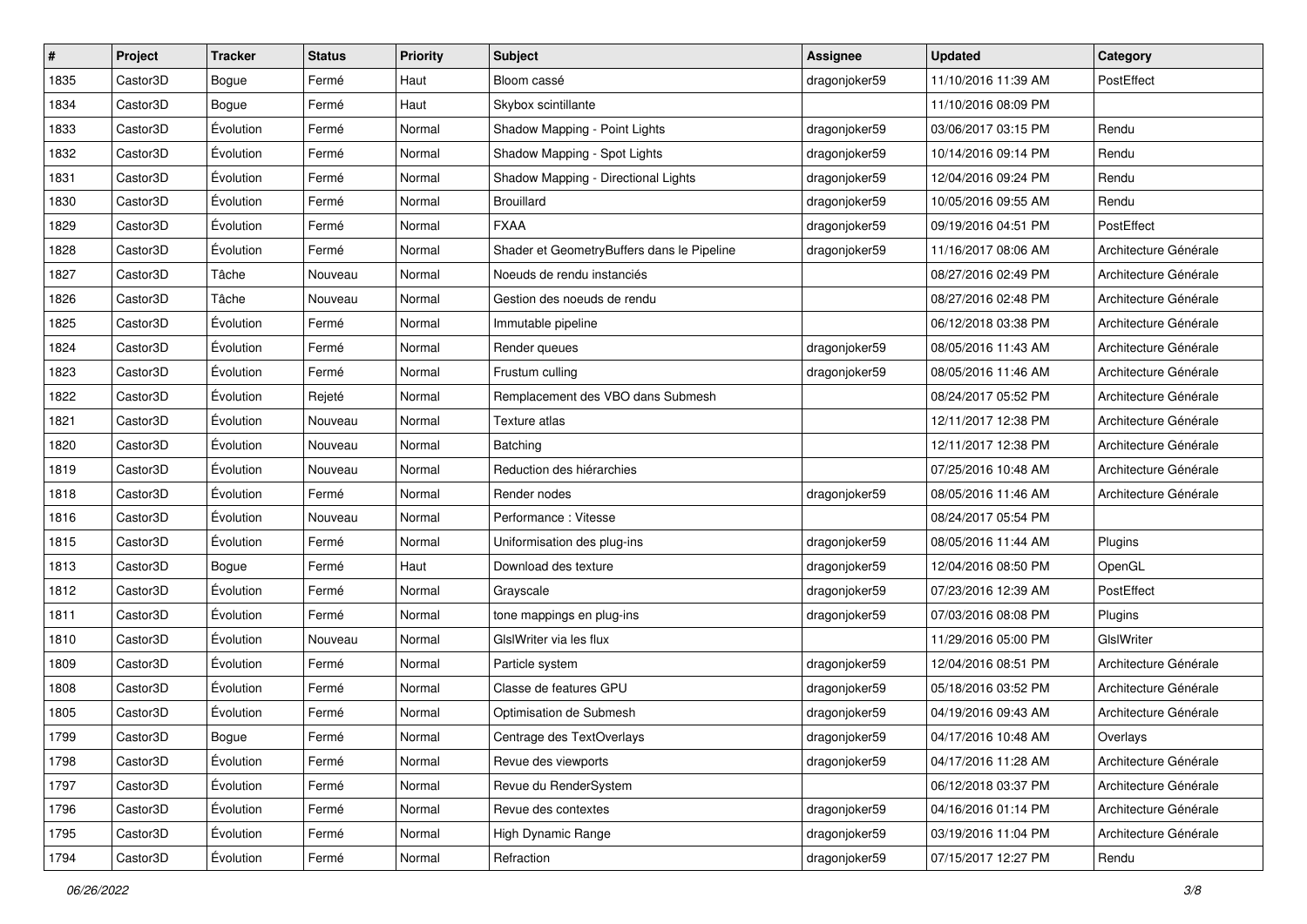| #    | Project  | <b>Tracker</b> | <b>Status</b> | Priority | Subject                                            | <b>Assignee</b> | <b>Updated</b>      | Category              |
|------|----------|----------------|---------------|----------|----------------------------------------------------|-----------------|---------------------|-----------------------|
| 1793 | Castor3D | Bogue          | Fermé         | Normal   | <b>BloomPostEffect</b>                             | dragonjoker59   | 02/27/2016 12:00 PM | PostEffect            |
| 1792 | Castor3D | Bogue          | Fermé         | Normal   | Text overlays                                      | dragonjoker59   | 02/22/2016 07:59 PM | Overlays              |
| 1791 | Castor3D | Évolution      | Fermé         | Normal   | Vulkan!                                            |                 | 06/12/2018 03:40 PM | Architecture Générale |
| 1790 | Castor3D | Évolution      | Fermé         | Normal   | Gestion des ressources                             | dragonjoker59   | 03/26/2016 01:21 PM | Architecture Générale |
| 1789 | Castor3D | Tâche          | Fermé         | Normal   | Amélioration des performances de rendu de la scène | dragonjoker59   | 02/24/2016 12:59 AM | Architecture Générale |
| 1785 | Castor3D | Tâche          | Fermé         | Normal   | Amélioration des performances des animations       | dragonjoker59   | 02/14/2016 09:50 PM | Architecture Générale |
| 1784 | Castor3D | Bogue          | Nouveau       | Normal   | Vidéos via FFMPEG                                  |                 | 12/11/2017 12:38 PM | <b>IHM</b>            |
| 1783 | Castor3D | Bogue          | Fermé         | Normal   | Crash lorsque la scène est mal formée              | dragonjoker59   | 02/11/2016 03:23 PM | Architecture Générale |
| 1782 | Castor3D | Bogue          | Fermé         | Normal   | Debug overlays dans le Scene Tree                  | dragonjoker59   | 02/11/2016 11:48 PM | <b>IHM</b>            |
| 1781 | Castor3D | Évolution      | Fermé         | Normal   | VertexLayout depuis le shader program              | dragonjoker59   | 02/10/2016 10:43 AM | Architecture Générale |
| 1780 | Castor3D | Bogue          | Fermé         | Normal   | Objet animés liés?                                 | dragonjoker59   | 02/13/2016 01:32 AM | Architecture Générale |
| 1779 | Castor3D | Évolution      | Fermé         | Normal   | Intégrer les animations aux IHM                    | dragonjoker59   | 02/10/2016 10:43 AM | <b>IHM</b>            |
| 1778 | Castor3D | Évolution      | Fermé         | Normal   | Importeur FBX                                      | dragonjoker59   | 02/19/2016 11:33 AM | Importer              |
| 1777 | Castor3D | Évolution      | Fermé         | Normal   | Capture image et vidéo                             | dragonjoker59   | 02/01/2016 10:07 AM | <b>IHM</b>            |
| 1776 | Castor3D | Bogue          | Fermé         | Normal   | Corriger le rendu des scènes non animées.          | dragonjoker59   | 01/31/2016 01:49 AM | Architecture Générale |
| 1775 | Castor3D | Tâche          | Fermé         | Normal   | Refactoring animations                             | dragonjoker59   | 01/28/2016 02:24 PM | Architecture Générale |
| 1774 | Castor3D | Évolution      | Fermé         | Normal   | Skybox                                             | dragonjoker59   | 05/23/2016 09:49 AM | Architecture Générale |
| 1773 | Castor3D | Évolution      | Nouveau       | Normal   | Animations de nodes                                |                 | 11/29/2016 05:01 PM | Architecture Générale |
| 1772 | Castor3D | Évolution      | Fermé         | Normal   | Animations par mesh                                | dragonjoker59   | 06/24/2016 02:42 AM | Architecture Générale |
| 1771 | Castor3D | Bogue          | Fermé         | Normal   | Animations par squelette                           | dragonjoker59   | 01/27/2016 09:23 PM | Architecture Générale |
| 1770 | Castor3D | Bogue          | Fermé         | Normal   | Position relative à la caméra                      | dragonjoker59   | 01/27/2016 09:24 PM | Architecture Générale |
| 1769 | Castor3D | Tâche          | Fermé         | Normal   | Supprimer la dépendance à CastorGui                | dragonjoker59   | 04/17/2016 10:48 PM | <b>IHM</b>            |
| 1768 | Castor3D | Évolution      | Nouveau       | Normal   | Sphere maps                                        |                 | 11/08/2017 10:12 PM |                       |
| 1767 | Castor3D | Évolution      | Fermé         | Normal   | Cube maps                                          | dragonjoker59   | 05/23/2016 09:49 AM | Architecture Générale |
| 1766 | Castor3D | Évolution      | Nouveau       | Normal   | Environment mapping                                |                 | 11/08/2017 10:12 PM |                       |
| 1765 | Castor3D | Évolution      | Rejeté        | Normal   | Sortir BlendState de Pass                          |                 | 06/12/2018 03:36 PM | Architecture Générale |
| 1764 | Castor3D | Évolution      | Nouveau       | Normal   | Depth Peeling                                      |                 | 12/07/2016 12:37 PM | Technique             |
| 1763 | Castor3D | Évolution      | Nouveau       | Normal   | Animations de textures                             |                 | 11/29/2016 05:01 PM | Architecture Générale |
| 1762 | Castor3D | Tâche          | Rejeté        | Normal   | Intégrer OpenGL au Core                            | dragonjoker59   | 01/18/2016 06:55 PM | Renderers             |
| 1761 | Castor3D | Tâche          | Fermé         | Normal   | Drop Direct3D                                      | dragonjoker59   | 01/19/2016 01:34 PM | Renderers             |
| 1760 | Castor3D | Bogue          | Fermé         | Normal   | Instanciation                                      | dragonjoker59   | 01/17/2016 10:28 PM | Architecture Générale |
| 1759 | Castor3D | Bogue          | Fermé         | Normal   | <b>SSAA</b>                                        | dragonjoker59   | 01/29/2016 11:23 AM | Technique             |
| 1758 | Castor3D | Évolution      | Rejeté        | Normal   | <b>HLSL Writer</b>                                 | dragonjoker59   | 01/18/2016 12:31 AM | Renderers             |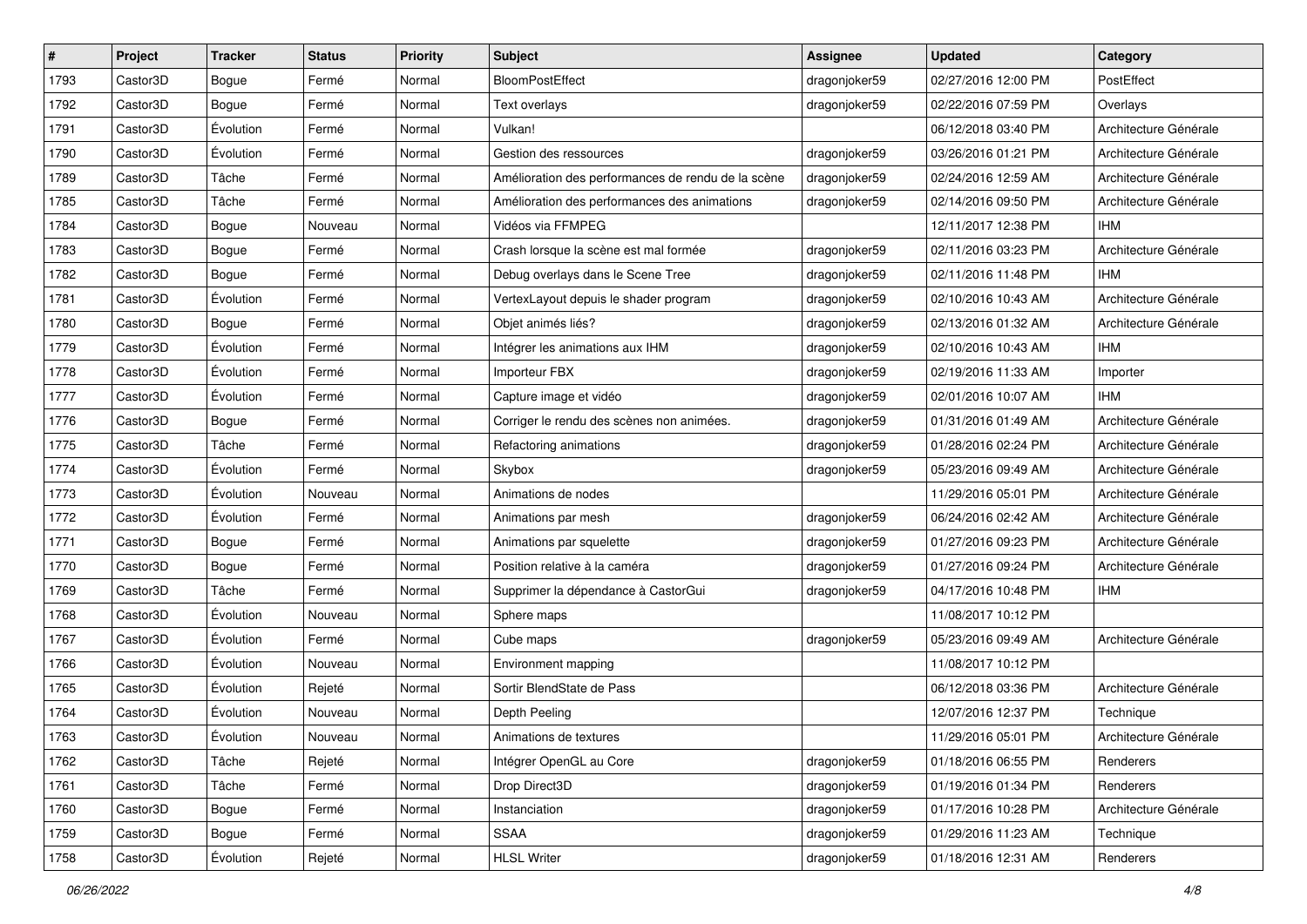| #    | Project  | <b>Tracker</b> | <b>Status</b> | <b>Priority</b> | <b>Subject</b>                                                    | <b>Assignee</b> | <b>Updated</b>      | Category              |
|------|----------|----------------|---------------|-----------------|-------------------------------------------------------------------|-----------------|---------------------|-----------------------|
| 1757 | Castor3D | Évolution      | Fermé         | Normal          | Instructions SSE2                                                 | dragonjoker59   | 01/16/2016 02:09 PM | Architecture Générale |
| 1756 | Castor3D | Évolution      | Fermé         | Normal          | Deplacement de la topologie, dans GemoetryBuffers                 | dragonjoker59   | 01/12/2016 03:59 PM | Architecture Générale |
| 1755 | Castor3D | Évolution      | Fermé         | Normal          | Supprimer l'alignement 16 bits de Point                           | dragonjoker59   | 01/16/2016 02:10 PM | Architecture Générale |
| 1754 | Castor3D | Évolution      | Fermé         | Normal          | Intégrer ObjectsMemoryPool                                        | dragonjoker59   | 01/16/2016 02:10 PM | Architecture Générale |
| 1753 | Castor3D | Évolution      | Fermé         | Bas             | PostEffect Bloom                                                  | dragonjoker59   | 01/08/2016 01:37 PM | Plugins               |
| 1752 | Castor3D | Évolution      | Rejeté        | Normal          | File parser avec Boost.Spirit                                     | dragonjoker59   | 05/11/2016 12:29 PM | Architecture Générale |
| 1750 | Castor3D | Bogue          | Fermé         | Normal          | Lights texture                                                    | dragonjoker59   | 12/10/2015 12:20 AM | OpenGL                |
| 1749 | Castor3D | Bogue          | Fermé         | Normal          | Switch fullscreen and back                                        | dragonjoker59   | 01/12/2016 11:45 AM | OpenGL                |
| 1748 | Castor3D | Tâche          | Nouveau       | Normal          | <b>TestRenderSystem</b>                                           |                 | 12/07/2016 12:38 PM | Renderers             |
| 1747 | Castor3D | Bogue          | Fermé         | Haut            | Plus de rendu 3D                                                  | dragonjoker59   | 11/06/2015 03:33 PM | Architecture Générale |
| 1746 | Castor3D | Bogue          | Fermé         | Normal          | Découpe du texte dans les overlays                                |                 | 01/29/2016 10:58 AM | Overlays              |
| 1745 | Castor3D | Évolution      | Rejeté        | Normal          | Scene File Parser                                                 |                 | 06/12/2018 03:43 PM | Architecture Générale |
| 1744 | Castor3D | Évolution      | Fermé         | Normal          | Découpage d'Engine                                                | dragonjoker59   | 10/15/2015 08:55 PM | Architecture Générale |
| 1743 | Castor3D | Évolution      | Fermé         | Normal          | <b>TBO</b>                                                        | dragonjoker59   | 10/15/2015 08:55 PM | OpenGL                |
| 1742 | Castor3D | Évolution      | Nouveau       | Normal          | <b>Binding Javascript</b>                                         |                 | 10/04/2015 01:48 AM |                       |
| 1741 | Castor3D | Tâche          | Nouveau       | Normal          | <b>Binding Python</b>                                             |                 | 03/26/2016 01:22 PM | <b>Bindings</b>       |
| 1740 | Castor3D | Tâche          | Fermé         | Normal          | <b>Binding COM</b>                                                | dragonjoker59   | 10/15/2015 08:58 PM | <b>Bindings</b>       |
| 1739 | Castor3D | Bogue          | Fermé         | Haut            | Visual Studio 2015                                                | dragonjoker59   | 10/05/2015 04:09 PM | Multiplateforme       |
| 1738 | Castor3D | Évolution      | Rejeté        | Normal          | Amélioration des performances de rendu des<br>incrustations texte |                 | 01/29/2016 11:02 AM | Overlays              |
| 1737 | Castor3D | Bogue          | Fermé         | Normal          | Ordre des multiplications                                         | dragonjoker59   | 10/10/2015 11:29 PM | Architecture Générale |
| 1736 | Castor3D | Évolution      | Fermé         | Normal          | Castor en UTF-8                                                   | dragonjoker59   | 09/22/2015 09:51 AM | Architecture Générale |
| 1735 | Castor3D | Évolution      | Fermé         | Normal          | Réorganisation de la classe Scene                                 | dragonjoker59   | 01/30/2016 06:18 PM | Architecture Générale |
| 1734 | Castor3D | Évolution      | Fermé         | Normal          | Render to texture D3D                                             | dragonjoker59   | 10/27/2015 10:26 PM | Renderers             |
| 1733 | Castor3D | Évolution      | Fermé         | Normal          | Mise à jour de CastorShape                                        | dragonjoker59   | 09/18/2015 11:56 AM | <b>IHM</b>            |
| 1731 | Castor3D | Évolution      | Fermé         | Normal          | CastorViewer Look and Feel #2                                     | dragonjoker59   | 09/11/2015 09:52 PM | <b>IHM</b>            |
| 1730 | Castor3D | Évolution      | Fermé         | Normal          | Tracking des objets alloues.                                      | dragonjoker59   | 09/09/2015 10:30 AM | OpenGL                |
| 1729 | Castor3D | Bogue          | Fermé         | Normal          | Matrices + SceneNodes                                             | dragonjoker59   | 11/18/2015 12:17 AM | Architecture Générale |
| 1728 | Castor3D | Évolution      | Fermé         | Normal          | CastorViewer Look and Feel                                        | dragonjoker59   | 09/04/2015 07:44 PM | <b>IHM</b>            |
| 1727 | Castor3D | Évolution      | Rejeté        | Normal          | Direct3D 11                                                       | dragonjoker59   | 01/18/2016 12:31 AM | Renderers             |
| 1724 | Castor3D | Bogue          | Fermé         | Normal          | Incrustations non affichées sur GPU Intel, en OpenGL              | dragonjoker59   | 09/03/2015 01:59 PM | OpenGL                |
| 1723 | Castor3D | Bogue          | Fermé         | Normal          | Mauvais gestion des matériaux des border panel<br>overlays        | dragonjoker59   | 10/15/2015 09:00 PM | Overlays              |
| 1722 | Castor3D | Bogue          | Fermé         | Normal          | Disparition du mesh lors du changement de topologie               | dragonjoker59   | 01/12/2016 04:16 PM | Architecture Générale |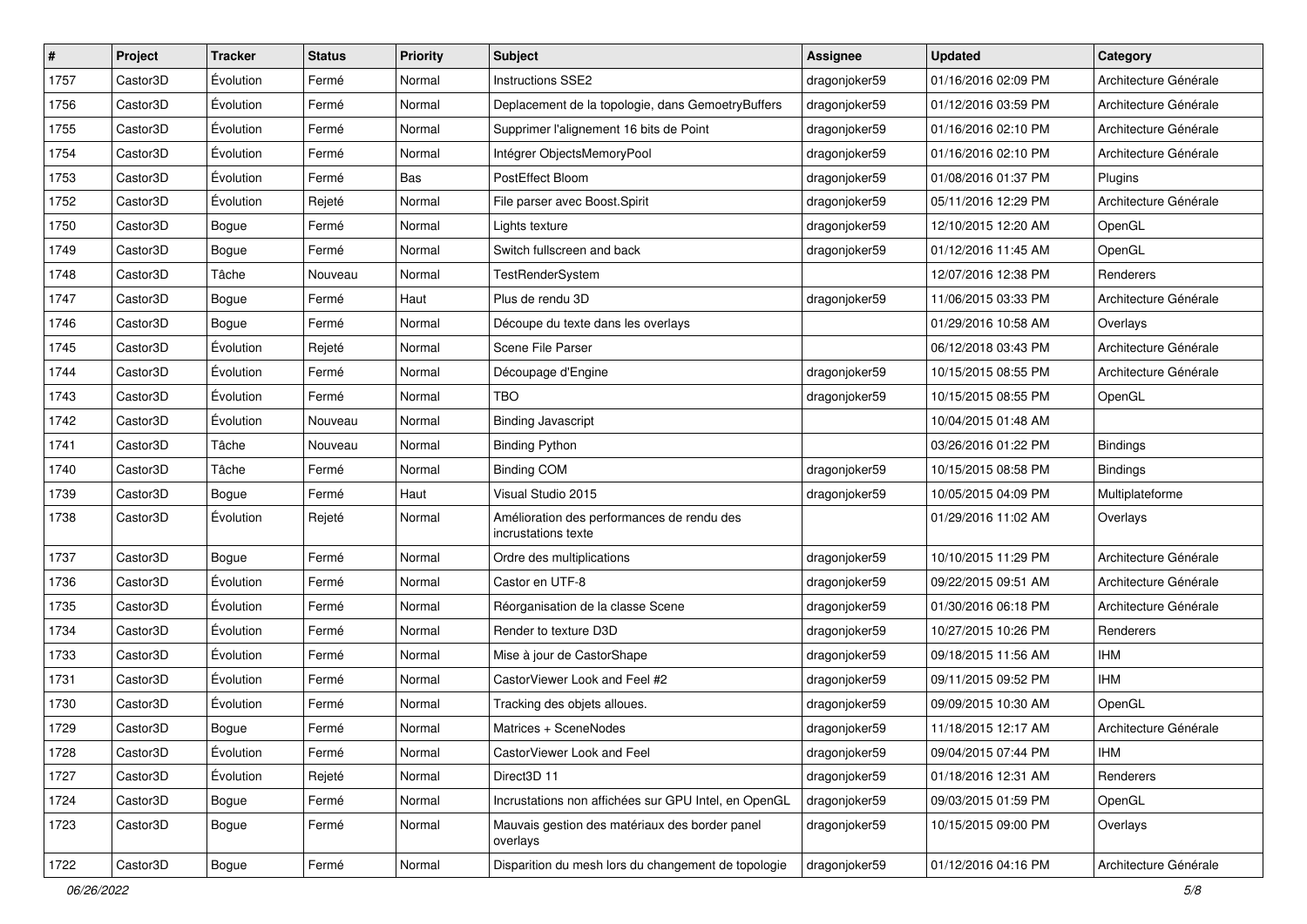| $\vert$ # | Project  | <b>Tracker</b> | <b>Status</b> | <b>Priority</b> | <b>Subject</b>                                          | <b>Assignee</b> | <b>Updated</b>      | Category              |
|-----------|----------|----------------|---------------|-----------------|---------------------------------------------------------|-----------------|---------------------|-----------------------|
| 1721      | Castor3D | Évolution      | Fermé         | Normal          | Scènes de test                                          | dragonjoker59   | 10/15/2015 08:59 PM | Overlays              |
| 1720      | Castor3D | Évolution      | Fermé         | Normal          | Intégration de la GUI de ProceduralGenerator            | dragonjoker59   | 10/10/2015 11:28 PM | Architecture Générale |
| 1719      | Castor3D | Évolution      | Fermé         | Normal          | Extensions du SceneFileParser                           | dragonjoker59   | 09/23/2015 09:52 AM | Architecture Générale |
| 1718      | Castor3D | Évolution      | Fermé         | Normal          | Plugin générique                                        | dragonjoker59   | 10/15/2015 09:00 PM | Plugins               |
| 1717      | Castor3D | Évolution      | Fermé         | Normal          | CastorGUI                                               | dragonjoker59   | 01/29/2016 11:02 AM | <b>IHM</b>            |
| 1716      | Castor3D | Évolution      | Fermé         | Normal          | Déplacement du code des shaders, pour les<br>techniques | dragonjoker59   | 09/04/2015 07:45 PM | Technique             |
| 1715      | Castor3D | Évolution      | Rejeté        | Normal          | Réorganisation des dossiers                             | dragonjoker59   | 09/04/2015 07:45 PM | Architecture Générale |
| 1714      | Castor3D | Évolution      | Fermé         | Normal          | Revue des plugins de Technique                          | dragonjoker59   | 09/04/2015 07:46 PM | Technique             |
| 1713      | Castor3D | Évolution      | Fermé         | Normal          | Interface de CastorViewer                               | dragonjoker59   | 09/03/2015 02:00 PM | <b>IHM</b>            |
| 1712      | Castor3D | Évolution      | Fermé         | Normal          | <b>GLSL Writer</b>                                      | dragonjoker59   | 09/03/2015 02:00 PM | OpenGL                |
| 1711      | Castor3D | Bogue          | Fermé         | Normal          | Suppressions des renderers                              | dragonjoker59   | 08/24/2015 05:06 PM | Renderers             |
| 1710      | Castor3D | Évolution      | Fermé         | Normal          | Revue du RenderSystem                                   | dragonjoker59   | 09/04/2015 07:46 PM | Renderers             |
| 1709      | Castor3D | Évolution      | Nouveau       | Normal          | Ombres: Shadow volumes                                  |                 | 11/29/2016 04:58 PM | Technique             |
| 1708      | Castor3D | Évolution      | Fermé         | Normal          | <b>Ombres: Shadow Mapping</b>                           |                 | 11/08/2017 10:53 PM | Technique             |
| 1707      | Castor3D | Évolution      | Fermé         | Normal          | Ombres, architecture de base                            | dragonjoker59   | 10/25/2016 12:17 AM | Architecture Générale |
| 1705      | Castor3D | Évolution      | Nouveau       | Normal          | Ombres                                                  |                 | 03/16/2017 10:43 PM | Architecture Générale |
| 1702      | Castor3D | Bogue          | Rejeté        | Normal          | Direct3D9                                               | dragonjoker59   | 08/23/2015 02:51 AM | Renderers             |
| 1701      | Castor3D | Bogue          | Rejeté        | Normal          | Crash à la fermeture sous Linux                         | dragonjoker59   | 09/03/2015 01:50 PM | Multiplateforme       |
| 1697      | Castor3D | Bogue          | Fermé         | Normal          | Etats                                                   | dragonjoker59   | 09/10/2015 10:41 AM | Architecture Générale |
| 1696      | Castor3D | Bogue          | Fermé         | Normal          | Problème d'instanciation                                | dragonjoker59   | 08/23/2015 03:04 AM | Architecture Générale |
| 1694      | Castor3D | Évolution      | Fermé         | Bas             | Picking                                                 | dragonjoker59   | 10/25/2016 12:19 AM | Architecture Générale |
| 1693      | Castor3D | Évolution      | Fermé         | Normal          | Phong Tessellation                                      | dragonjoker59   | 09/22/2015 10:19 AM | Plugins               |
| 1692      | Castor3D | Évolution      | Fermé         | Normal          | Séparation des Techniques                               | dragonjoker59   | 09/03/2015 01:55 PM | Plugins               |
| 1691      | Castor3D | Bogue          | Fermé         | Normal          | PN-Triangles                                            | dragonjoker59   | 08/23/2015 03:04 AM | Plugins               |
| 1690      | Castor3D | Bogue          | Fermé         | Normal          | <b>GLSL 130</b>                                         | dragonjoker59   | 08/27/2015 10:14 AM | OpenGL                |
| 1689      | Castor3D | Bogue          | Fermé         | Normal          | GCC 4.9                                                 | dragonjoker59   | 08/27/2015 10:13 AM | Architecture Générale |
| 1687      | Castor3D | Évolution      | Fermé         | Normal          | <b>Transmission DepthBuffer</b>                         |                 | 04/10/2016 11:27 AM | Architecture Générale |
| 1686      | Castor3D | Bogue          | Fermé         | Normal          | Deferred rendering + lights + camera                    | dragonjoker59   | 09/05/2016 10:16 AM | Architecture Générale |
| 1685      | Castor3D | Évolution      | Fermé         | Normal          | Deferred Rendering + Background                         | dragonjoker59   | 09/05/2016 10:17 AM | Architecture Générale |
| 1684      | Castor3D | Tâche          | Fermé         | Normal          | Deferred rendering                                      |                 | 09/05/2016 10:17 AM | Architecture Générale |
| 1683      | Castor3D | Évolution      | Fermé         | Normal          | Setup                                                   | dragonjoker59   | 09/03/2015 01:55 PM | Architecture Générale |
| 1681      | Castor3D | Tâche          | Fermé         | Normal          | Espace mémoire                                          | dragonjoker59   | 08/27/2015 10:13 AM | Architecture Générale |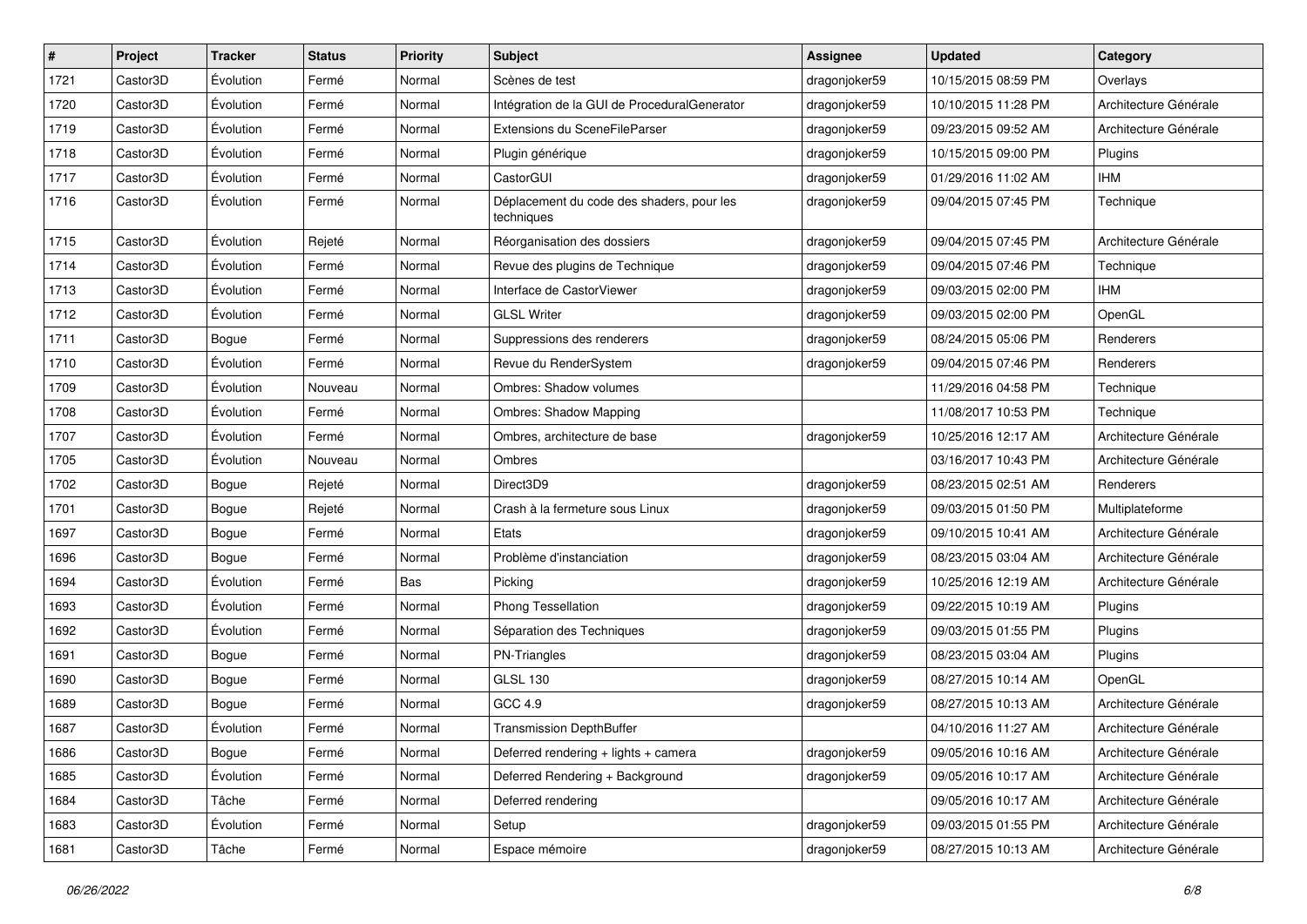| $\vert$ # | Project  | <b>Tracker</b> | <b>Status</b> | <b>Priority</b> | <b>Subject</b>                        | <b>Assignee</b> | <b>Updated</b>      | Category              |
|-----------|----------|----------------|---------------|-----------------|---------------------------------------|-----------------|---------------------|-----------------------|
| 1680      | Castor3D | Évolution      | Fermé         | Normal          | Archives zip                          | dragonjoker59   | 08/23/2015 03:03 AM | Architecture Générale |
| 1679      | Castor3D | Évolution      | Fermé         | Normal          | Overlays de débogage                  | dragonjoker59   | 10/15/2015 08:58 PM | Overlays              |
| 1678      | Castor3D | Bogue          | Fermé         | Normal          | GPU Intel intégrés                    | dragonjoker59   | 09/18/2015 11:57 AM | Renderers             |
| 1677      | Castor3D | Tâche          | Fermé         | Normal          | Lights                                | dragonjoker59   | 01/16/2016 02:11 PM | Renderers             |
| 1676      | Castor3D | Bogue          | Fermé         | Normal          | <b>Billboards</b>                     | dragonjoker59   | 03/30/2016 04:23 PM | Architecture Générale |
| 1674      | Castor3D | Bogue          | Fermé         | Haut            | Deferred Rendering                    | dragonjoker59   | 12/12/2014 01:39 PM | Architecture Générale |
| 1655      | Castor3D | Évolution      | Rejeté        | Normal          | Bibliothèques de fonctions de shaders | dragonjoker59   | 08/24/2015 02:36 PM | Renderers             |
| 1654      | Castor3D | Évolution      | Rejeté        | Normal          | Buffers de sommets                    |                 | 06/12/2018 03:32 PM | Architecture Générale |
| 1621      | Castor3D | Tâche          | Fermé         | Normal          | FrameBuffer principal                 | dragonjoker59   | 11/05/2015 02:45 PM | Architecture Générale |
| 1620      | Castor3D | Tâche          | Fermé         | Normal          | Render to buffer                      | dragonjoker59   | 12/12/2014 01:40 PM | Architecture Générale |
| 1619      | Castor3D | Évolution      | Fermé         | Normal          | Export binaire                        | dragonjoker59   | 06/14/2016 12:02 AM | Architecture Générale |
| 1555      | Castor3D | Évolution      | Fermé         | Normal          | Transmission des lumières aux shaders | dragonjoker59   | 12/12/2014 01:40 PM | Renderers             |
| 1554      | Castor3D | Évolution      | Rejeté        | Normal          | Mettre en plugin                      | dragonjoker59   | 12/12/2014 01:52 PM | Plugins               |
| 1480      | Castor3D | Évolution      | Fermé         | Normal          | FBO / RBO                             | dragonjoker59   | 11/05/2015 02:45 PM | Renderers             |
| 1401      | Castor3D | Évolution      | Fermé         | Immédiat        | Pixel & PxBuffer                      | dragonjoker59   | 12/12/2014 01:51 PM | Architecture Générale |
| 1349      | Castor3D | Évolution      | Fermé         | Normal          | RenderTargets                         | dragonjoker59   | 12/12/2014 01:51 PM | Architecture Générale |
| 1315      | Castor3D | Bogue          | Fermé         | Normal          | Importers                             | dragonjoker59   | 09/28/2015 02:09 AM | Plugins               |
| 1305      | Castor3D | Évolution      | Rejeté        | Normal          | Contrats et checks                    | dragonjoker59   | 02/20/2013 12:43 PM | Architecture Générale |
| 1297      | Castor3D | Tâche          | Fermé         | Normal          | Linux                                 | dragonjoker59   | 12/12/2014 01:50 PM | Multiplateforme       |
| 1268      | Castor3D | Évolution      | Fermé         | Normal          | Direct3D                              | dragonjoker59   | 08/27/2015 10:13 AM | Renderers             |
| 1183      | Castor3D | Tâche          | Nouveau       | Normal          | Animations                            |                 | 12/04/2016 02:25 PM | Architecture Générale |
| 1182      | Castor3D | Évolution      | Fermé         | Normal          | Shader Program et Object              | dragonjoker59   | 03/15/2011 05:51 PM | Architecture Générale |
| 1176      | Castor3D | Évolution      | Fermé         | Normal          | Suppression des singleton             | dragonjoker59   | 01/12/2012 04:32 PM | Architecture Générale |
| 1169      | Castor3D | Évolution      | Fermé         | Normal          | <b>Buffers</b>                        | dragonjoker59   | 01/12/2012 04:32 PM | Architecture Générale |
| 1168      | Castor3D | Évolution      | Fermé         | Normal          | Texte dans le Castor                  | dragonjoker59   | 12/12/2014 01:48 PM | Renderers             |
| 1134      | Castor3D | Évolution      | Fermé         | Normal          | FreeImage / FreeImagePlus             | dragonjoker59   | 01/21/2011 06:09 PM | Multiplateforme       |
| 1133      | Castor3D | Évolution      | Fermé         | Normal          | Architecture Importers / Subdivider   | dragonjoker59   | 01/12/2012 04:33 PM | Plugins               |
| 1132      | Castor3D | Évolution      | Fermé         | Normal          | Scene Nodes                           | dragonjoker59   | 01/12/2012 04:33 PM | Architecture Générale |
| 1131      | Castor3D | Évolution      | Fermé         | Normal          | Passage à CMake                       | dragonjoker59   | 01/21/2011 06:09 PM | Multiplateforme       |
| 1101      | Castor3D | Évolution      | Rejeté        | Normal          | Cg shading                            | dragonjoker59   | 05/07/2014 02:50 PM | Renderers             |
| 1094      | Castor3D | Évolution      | Fermé         | Bas             | Vertex Array Objects                  | dragonjoker59   | 09/28/2015 02:09 AM | OpenGL                |
| 1092      | Castor3D | Évolution      | Fermé         | Bas             | Uniform Buffer Objects                | dragonjoker59   | 09/28/2015 02:08 AM | OpenGL                |
| 1090      | Castor3D | Évolution      | Fermé         | Bas             | OpenGL 3.x et OpenGL 4.x              | dragonjoker59   | 09/10/2015 10:45 AM | OpenGL                |